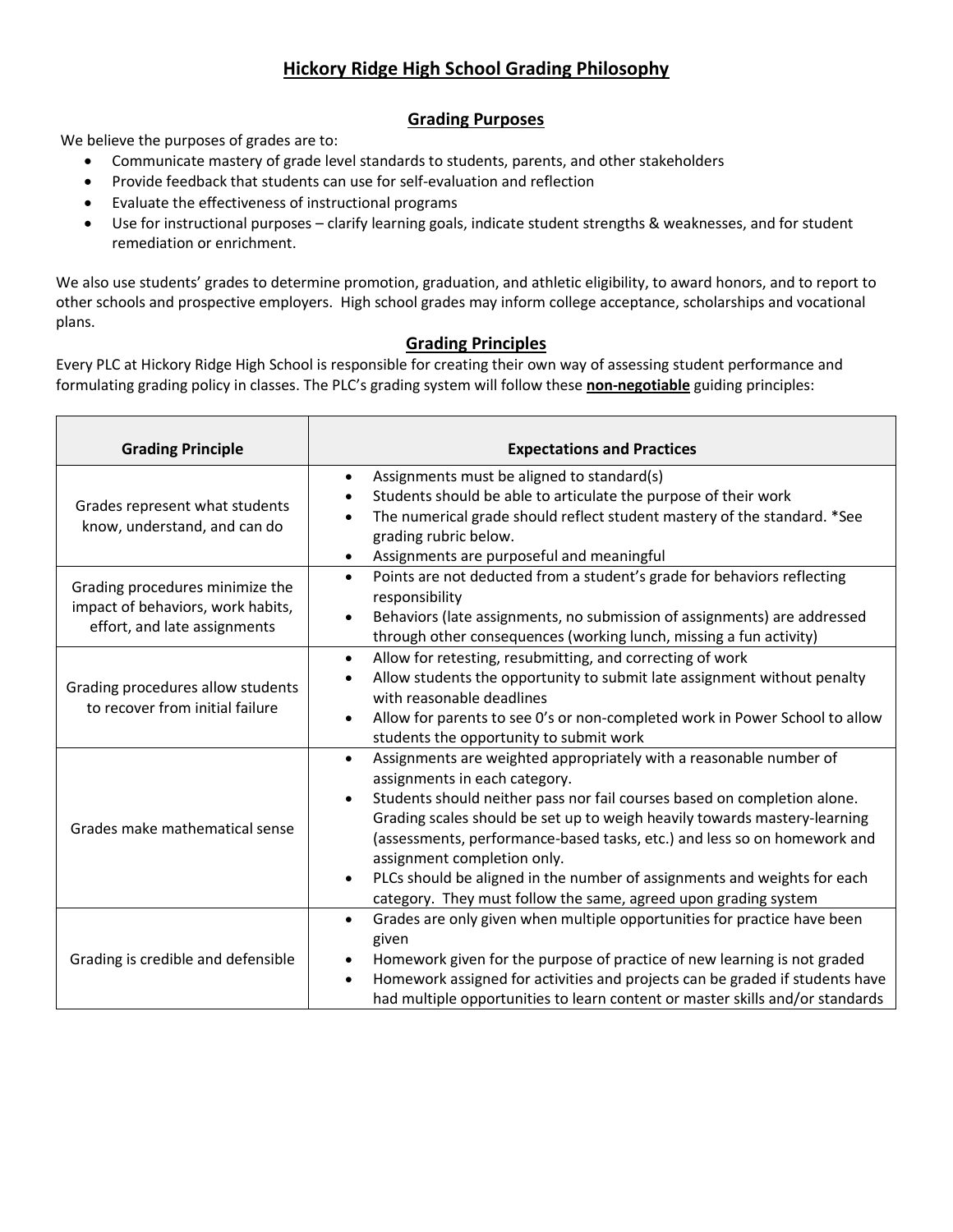## **Late Work Guidelines**

Late work is defined as work not yet submitted from a student who was present in class. Cabarrus County Schools and Hickory Ridge High School believe that students learn material better when they are held responsible for completing missing work in a timely manner. In all classes, late work will be accepted without penalty until the deadlines below by 11:59pm. Students **MUST** communicate with their teacher if they will be turning an assignment late or else they will lose points and not be able to achieve full credit on the assignment.

#### **\*\*The late work guidelines may not apply to AP classes, community college coursework (RCCC/CPCC), and NCVPS classes\*\***

| Quarter   | $1st$ 4.5 week<br>Last Day for Late Work | Progress Report Date | $2nd$ 4.5 week<br>Last Day for Late Work | <b>Quarter Grades Due</b> |
|-----------|------------------------------------------|----------------------|------------------------------------------|---------------------------|
| Quarter 1 | Sept. 20                                 | Sept. 22             | Oct. 22                                  | Oct. 27                   |
| Quarter 2 | Nov. 26                                  | Dec. 1               | Jan. 7                                   | Jan. 25                   |
| Quarter 3 | Feb. 21                                  | Feb. 23              | Mar. 25                                  | Mar. 30                   |
| Quarter 4 | Apr. 29                                  | May 4                | June 2                                   | June 10                   |

• **REMEMBER**: If it is important enough to assign, it's important to get the work from the student.

- Teachers are expected to update their grades in PowerSchool **at least once every two weeks.**
- **During the first and third quarters, a student may not receive a grade below 50 on his/her report card.**

## **Grading Scale**

| Superior             | $90 - 100$ | А |
|----------------------|------------|---|
| Above Average        | $80 - 89$  | R |
| Average              | $70 - 79$  | C |
| <b>Below Average</b> | $60 - 69$  |   |
| Unsatisfactory       | below 59   | F |

## **Standards-Based Grading Rubric**

| 90-100                                                                                                                        | 80-89                                                             | 70-79                                                                                                                        | 60-69                                                                                                                   | 50-59                                                                                          |
|-------------------------------------------------------------------------------------------------------------------------------|-------------------------------------------------------------------|------------------------------------------------------------------------------------------------------------------------------|-------------------------------------------------------------------------------------------------------------------------|------------------------------------------------------------------------------------------------|
| Α                                                                                                                             | B                                                                 |                                                                                                                              | D                                                                                                                       | F                                                                                              |
| Student is able to<br>demonstrate mastery<br>of the standards and<br>can apply knowledge<br>above and beyond<br>the standard. | Student is able<br>to demonstrate<br>mastery of the<br>standards. | Student is able to<br>demonstrate<br>understanding of the<br>standards most of the<br>time and is making<br>progress towards | Student is able to<br>demonstrate some<br>understanding of the<br>standards, however lacks<br>proficiency in key areas. | Student is able to<br>demonstrate little<br>or no understanding<br>of grade level<br>standards |
|                                                                                                                               |                                                                   | mastery.                                                                                                                     |                                                                                                                         | Insufficient<br>evidence of mastery                                                            |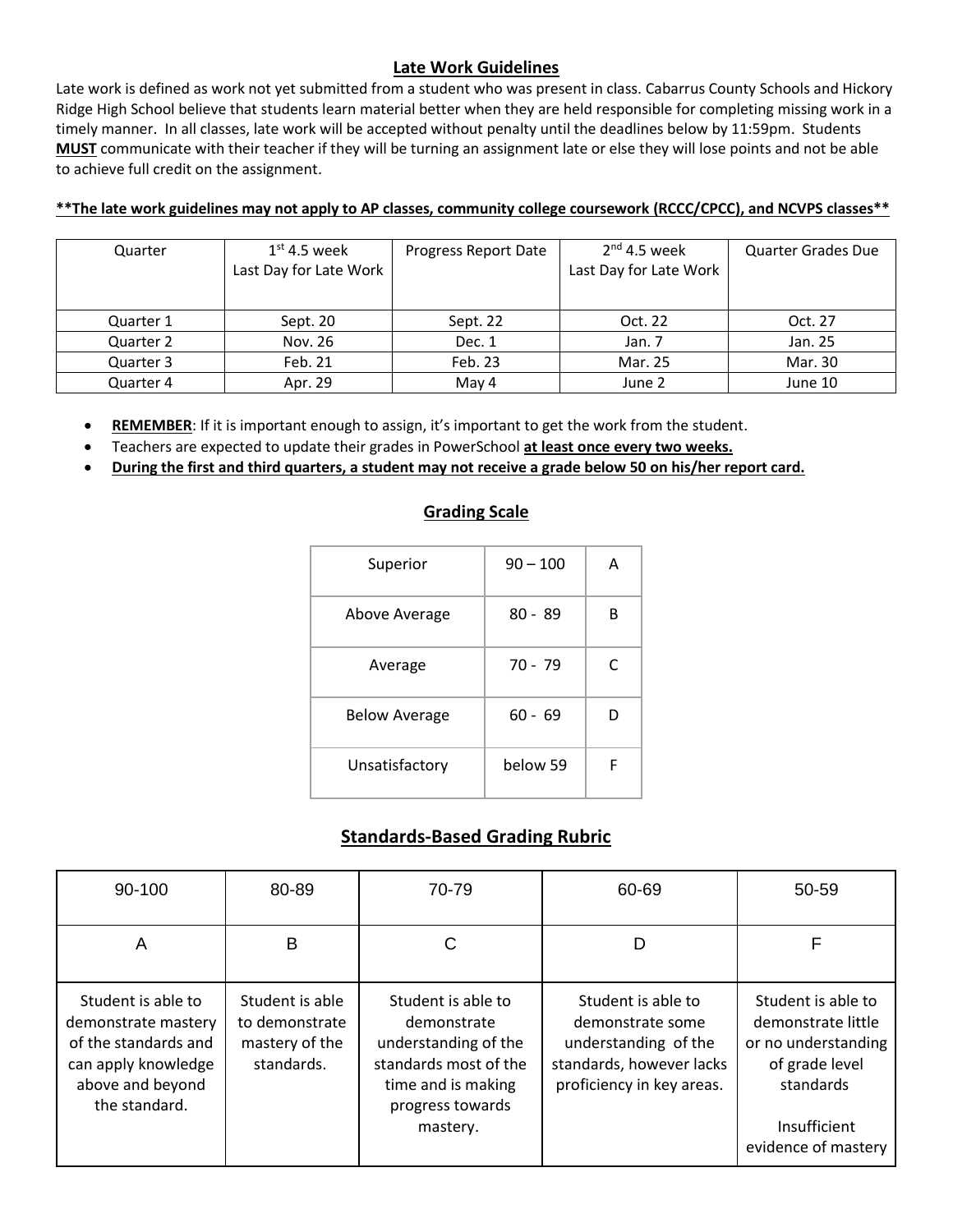## **Work Habits**

Student work habits can include issues in the four categories below:

- **PREPAREDNESS** no pencil, returning syllabus/paperwork, turning in materials on time, have class materials, notebook/homework check, reading logs/ALEKS, timeliness of all materials and their due dates.
- **FOLLOWING DIRECTIONS** showing work, name on paper, notebook/class folders organization, work written in pen/pencil, work not written using cursive writing, didn't use color/color within the lines
- **EFFORT** completion of work, accuracy of work, class participation, neatness
- **CHARACTER/RESPONSIBILITY** cooperation, signed agenda, thoughtfulness, timeliness, meeting deadlines, completing assigned classroom duties

Habits/Behaviors not directly connected to learning outcomes **may not be graded** (i.e. turning in a signed form).

If a student is not following procedures that categorize as a work habit, **teachers may not penalize their grade**. (i.e. writing in pen/cursive).

In the event an issue arises, teachers may:

- Model the expected procedure again
- Give the work back for rework
- Extend the turn in date
- Supply the needed material(s)
- Document and notify parents for support
- Document and seek additional support from counselors, MTSS, and/or administration.

Teachers should do the following:

- Make sure you have clearly explained the procedures for how work is to be completed, organized, and submitted.
- These procedures should be shared and modeled for students multiple times throughout the year.
- As a part of class syllabus, explain the procedures for work habits for your classroom for parents and students. Post this information on your website.

### **Respect**

Respect issues can be divided into two broad categories: disrupting the school environment and student effort related to work.

• DISRUPTING THE SCHOOL ENVIRONMENT - profanity, disrupting class, destruction of other's property, disrespecting classmates, and distracting others.

These behaviors are unrelated to course objectives or the student's ability to understand material. **They should not influence a student's academic grade.**

An effort should be made on the teacher's part to resolve these behaviors using their classroom management procedures. If the behavior is serious enough, it should be handled using the school's discipline procedures and involve the Control Room coordinator and/or administration.

• STUDENTS EFFORT RELATED TO THEIR WORK – academic dishonesty/plagiarism, giving an honest effort, actively participating in group work, and completing what was asked on an assignment.

These examples are related to the student's learning and the teacher **MUST** allow the student an opportunity to recover from their initial poor performance*.*

The work should be returned and the teacher must explain why it is not acceptable. If the student corrects the work, his/her new grade should replace the original grade